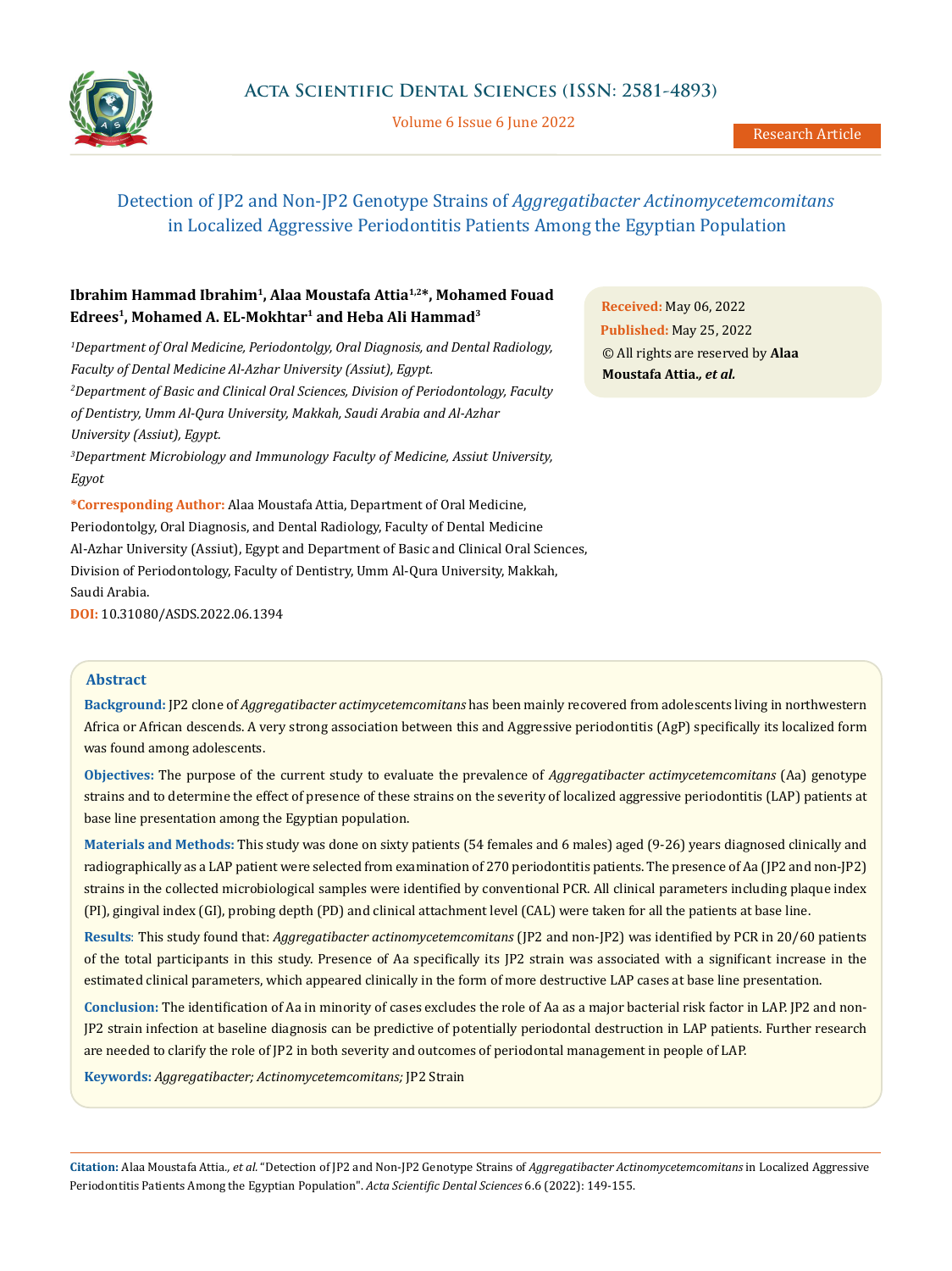#### **Abbreviation**

AgP: Aggressive Periodontitis; LAP: Localized Aggressive Periodontitis; GI: Gingival Index; PI: Plaque Index; PD: Pocket Depth; CAL: Clinical Attachment Level; RTX: Repeats-in-Toxin; LTX: leukotoxin; LPS: lipopolysaccharide; PCR: Polymerase Chain Reaction; SPSS: Statistical Package of Social Science

#### **Introduction**

Aggressive periodontitis has received considerable attention due to its peculiar clinical presentation, with rapid attachment loss and bone destruction, with an apparent lack of the local factors, in patients with a reasonably good oral hygiene. A variety of factors such as microbial, environmental, genetic, behavioral factors and systemic diseases have been suggested to influence the risk of aggressive periodontitis [1].

*Aggregatibacter actinomycetemcomitans* is a Gram-negative species that was suggested to be highly implicated in the etiology of localized aggressive periodontitis  $[2]$ . It possesses many virulence factors, such as RTX (repeats-in-toxin) and leukotoxin (LTX), which received much attention which induces cell lysis, degranulation and induce an inflammatory response in human leukocytes [3].

Population genetic analysis of *Aa,* has identified a mainly clonal structure but exhibit significant genetic population diversity and seven serotypes of *Aa*, have been identified based on the antigenicity of the oligo- polysaccharide (O-polysaccharide) component of the lipopolysaccharide (LPS), among them, serotypes a, b, and c are globally dominant, whereby type c is the most prevalent, and serotype b is the most frequently associated with periodontitis  $[4]$ .

*Aggregatibacter actinomycetemcomitans* isolated from AgP cases in adolescents of African descent living in different parts of the world are genetically homogeneous and belong to a single clone called JP2 [5]. The JP2 clone belongs to *Aa* serotype b and, among other unique characteristics, has a 530-base-pair deletion in the promoter region of the leukotoxin gene operon. This deletion leads to increased leukotoxic activity with a theoretically improved potential to interfere with innate immune defense  $[4]$ . It was demonstrated that adolescents colonized with *Aa* have a significantly increased risk of the development of periodontal attachment when compared to those that are not and carriers of the JP2 genotype strain are at higher risk of development of periodontal destruction compared to carriers of a non-JP2 genotype [6]*.*

Molecular assays for *Aa* detection are based on DNA-probes; PCR and real time PCR methods are faster and more sensitive than cultural systems [7]. The present study used conventional PCR to detect the presence of *Aa* (JP2 and non JP2) strains in LAP patients and relates the presence of these strains with severity of the disease among the Egyptian population.

## **Materials and Methods**

#### **Patient selection**

This study was carried out on sixty patients (54 females and 6 males) aged (9-26) years with mean age  $22.7 \pm 5.142$  diagnosed as LAP (Figure 1). The patients were selected by history taking, clinical as well as radiographic examination of 270 periodontitis patients attending at the Outpatient Clinic of Oral Medicine, Periodontology, Oral Diagnosis and Dental Radiology Department, Faculty of Dental Medicine, Al-Azhar University, Assiut branch.

According to the criteria of American Academy of Periodontology, patients diagnosed as LAP when the following features were included  $[8]$ : Patients were clinically healthy except for the presence of periodontitis, rapid attachment loss and bone destruction, familial aggregation, the amounts of microbial deposits are inconsistent with the severity of periodontal tissue destruction, circumpubertal onset and localized first molar/incisor presentation with interproximal attachment loss on at least two permanent teeth (one of which is a first molar) and involving no more than two teeth other than first molars and incisors.

#### **Periodontal parameters**

All clinical parameters including plaque index (PI) [9], gingival index (GI) [10], pocket depth (PD) and clinical attachment level  $[CAL]$   $[11]$  were taken.

#### **Plaque sample collection**

The selected sites and adjacent teeth were isolated with cotton rolls, supragingival plaque was careful removed with a sterile scaler to prevent the contamination of the samples [12], then paper point ISO #40 taper 0.02 mm/mm® (Co. Roeko, Langenau, Germany) was inserted slowly with a sterile dental tweezer into the pocket until tissue resistance felt or the paper points bent [13]. The paper point was left for 20 sec, then carefully removed without touching the adjacent unrelated tissues and then transferred to a sterile Eppendorf tube containing a phosphate buffer saline (PBS) and frozen at-80◦C until further microbiological analysis.

**Citation:** Alaa Moustafa Attia*., et al.* "Detection of JP2 and Non-JP2 Genotype Strains of *Aggregatibacter Actinomycetemcomitans* in Localized Aggressive Periodontitis Patients Among the Egyptian Population". *Acta Scientific Dental Sciences* 6.6 (2022): 149-155.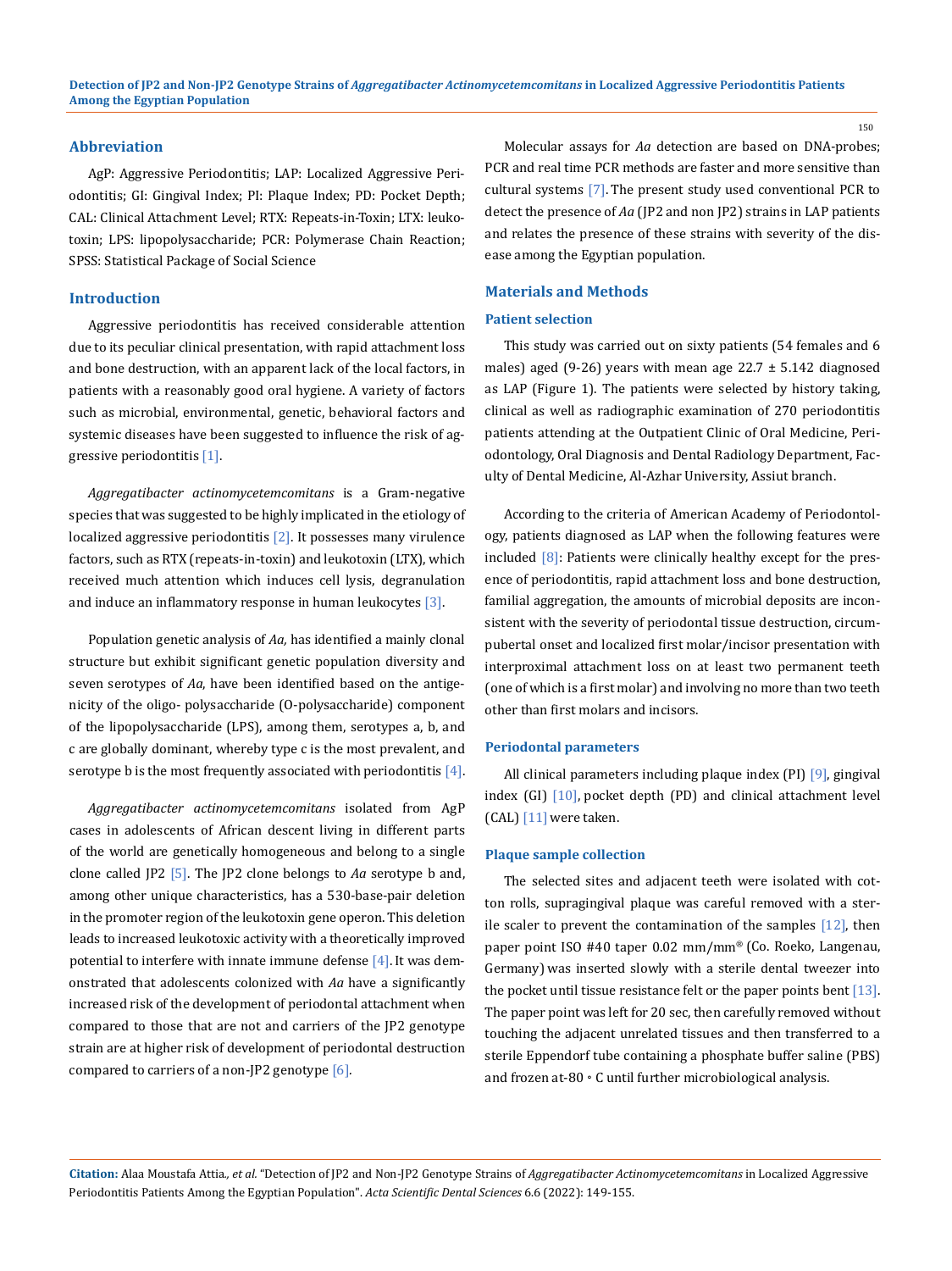**Detection of JP2 and Non-JP2 Genotype Strains of** *Aggregatibacter Actinomycetemcomitans* **in Localized Aggressive Periodontitis Patients Among the Egyptian Population**

#### **Screening for** *Aggregatibacter Actinomycetemcomitans*

DNA was extracted from collected samples using Gene JET Genomic DNA purification kit® (Thermo scientific, EU). Screening for Aa was carried out by conventional polymerase chain reaction (PCR) performed using the T100 thermal cycler ® (Bio Rad, USA). The reaction was done using the following primer sequence: OG155-CATTCTCGGCGAAAAAACTA-3', OG156 5'-CCCATAAC-CAAGCCACATAC-3', that distinguishes between JP2 strains (amplicon size 195 bp) and non-JP2 strains (amplicon size 696 bp)  $[14]$ .

Amplification program was performed with the following steps: an initial denaturation step at  $95^{\circ}$  C for 5 min, followed by 35 cycles of DNA denaturation at  $95^{\circ}$  C for 45 sec, primer annealing at  $50^{\circ}$  C for 1 min, primer extension at  $72^{\circ}$  C for 40 sec and final extension steps was done at  $72^{\circ}$  C for 5 minutes.

#### **Statistical analysis**

Data were written and calculate to be analyzed through the Statistical Package for Social Science (SPSS), version 26 (IBM Inc., United States). Descriptive data of both groups were presented as mean, standard deviation (SD). The comparison between values (Mean + SD) by using compared t-test. p-Value was considered significant at level ( $P \le 0.05$ ).



**Figure 1:** Panoramic radiograph of 22 years old LAP case with severe interproximal attachment loss localized to the first molar and incisor area.

#### **Results Prevalence of Aa genotype strains**

*Aggregatibacter actinomycetemcomitans* was detected in 20/60 (33.3%) patients of the total participants in this study (Figure 2) Among the *Aa*-positive ten patients, the JP2 strain alone was identified in 4/20 (20%), 12/20 patients (60%) showed mixed genotypes (jp2 and non jp2). Non-JP2 strain was observed in 4/20 patients (20%) (Figure 3).



**Figure 2:** Pie chart showing Prevalence of Aa among the participants in the study.



**Figure 3:** Pie chart showing distribution of JP2 and non-JP2 strains among Aa-positive patients.

#### **Comparisons of disease severity**

Between negative and positive detectable Aa LAP patients*:* There was no statistically significant difference in means of plaque index scores but there were statistically significant differences in means of gingival index scores, clinical attachment level and probing pocket depth between the two groups (Table 1).

*Between positive JP2 and non JP2 strain:* There was a statistically significant difference in means of plaque index scores, gingival in-

**Citation:** Alaa Moustafa Attia*., et al.* "Detection of JP2 and Non-JP2 Genotype Strains of *Aggregatibacter Actinomycetemcomitans* in Localized Aggressive Periodontitis Patients Among the Egyptian Population". *Acta Scientific Dental Sciences* 6.6 (2022): 149-155.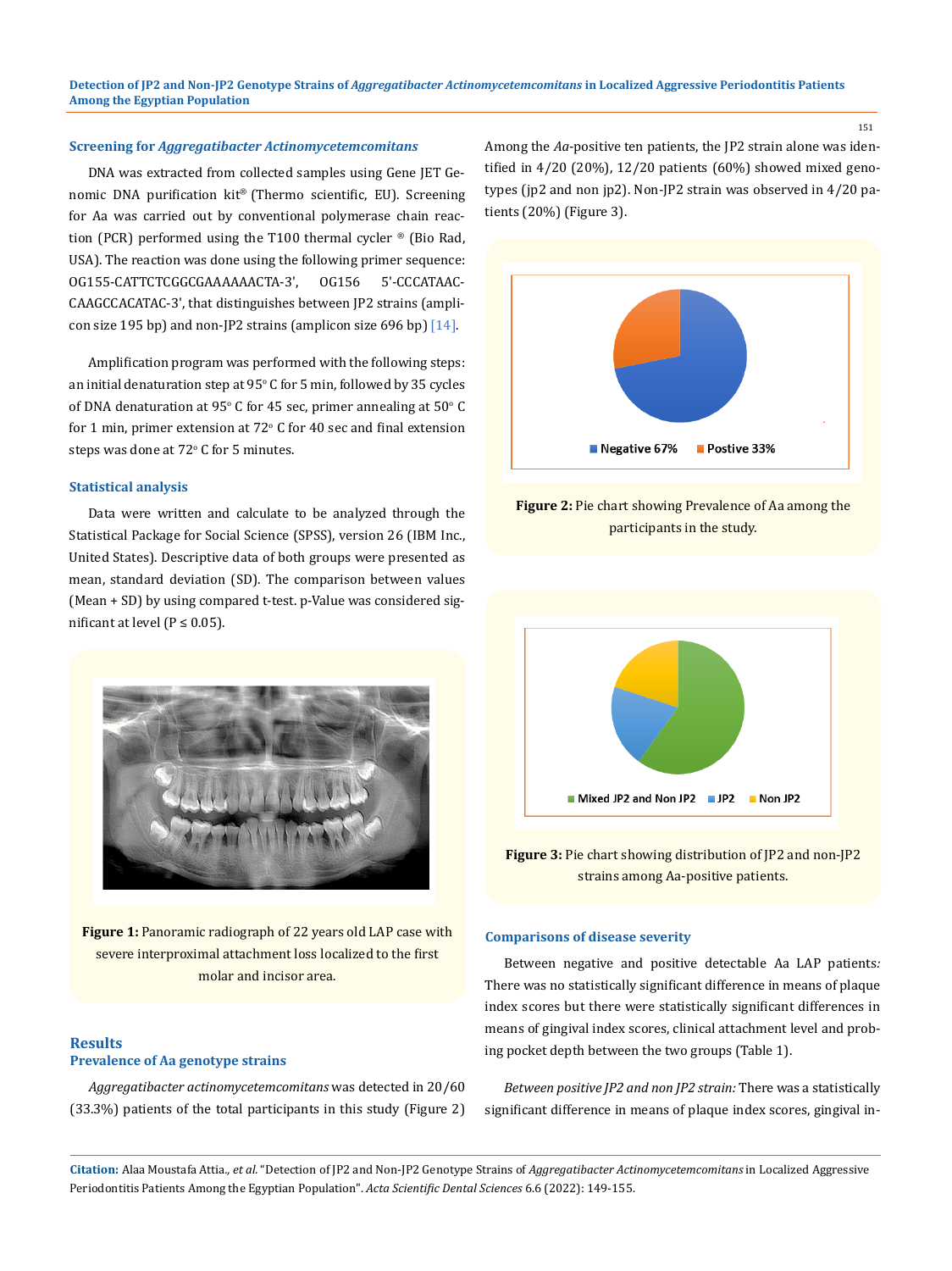dex scores and clinical attachment level and no statistically significant difference in means of probing pocket depth between the two groups (Table 2). *Between positive JP2 and positive mixed strains:* There was no statistically significant difference in means of plaque index scores, gingival index scores and probing pocket depth but a statistically significant difference in means of clinical attachment level was found between the two groups. (Table 2).

|           | <b>Negative Aa</b> | <b>Positive Aa</b> | <b>T</b> value | P Value   |
|-----------|--------------------|--------------------|----------------|-----------|
| PI        | $(0.81 \pm 0.75)$  | $(1.12 \pm 0.71)$  | $-1.30$        | 0.200     |
| <b>GI</b> | $(0.67 \pm 0.60)$  | $(1.27 \pm 0.64)$  | $-3.41$        | $0.002**$ |
| PD.       | $(6.30 \pm 0.73)$  | $(7.11 \pm 1.18)$  | $-2.57$        | $0.014*$  |
| CAL       | $(5.00 \pm 1.12)$  | $(6.11 \pm 1.56)$  | $-2.53$        | $0.016*$  |

| <b>Table 1:</b> Statistical comparisons (Mean $\pm$ SD) of clinical prompters |
|-------------------------------------------------------------------------------|
| between negative and positive detectable Aq LAP patients.                     |

|            | <b>Comparisons</b>     |                                              | <b>T</b> Value | <b>P</b> Value |
|------------|------------------------|----------------------------------------------|----------------|----------------|
| PI         |                        | JP2 (0.75 ± 0.82)  Non JP2 (1.62 ± 0.41)     | $-2.33$        | $0.042*$       |
| <b>GI</b>  |                        | $[$ P2 (1.50 ± 0.54)   Non JP2 (1.00 ± 0.00) | 2.23           | $0.049*$       |
| PD         |                        | $[$ P2 (7.50 ± 1.64)   Non JP2 (7.00 ± 1.09) | 0.62           | 0.549          |
| <b>CAL</b> |                        | JP2 (8.00 ± 0.00) Non JP2 (4.50 ± 0.54)      | 15.65          | $0.000**$      |
| PI         | $[P2 (0.75 \pm 0.82)]$ | Mixed $(1.00 \pm 0.63)$                      | $-0.591$       | 0.568          |
| <b>GI</b>  | $IP2(1.50 \pm 0.54)$   | Mixed $(1.33 \pm 0.51)$                      | 0.542          | 0.599          |
| PD         | $IP2(7.50 \pm 1.64)$   | Mixed $(6.83 \pm 0.75)$                      | 0.90           | 0.388          |
| <b>CAL</b> | $[P2 (8.00 \pm 0.00)]$ | Mixed $(5.83 \pm 0.75)$                      | 7.050          | $0.000**$      |

**Table 2:** Statistical comparisons (Mean ± SD) of clinical parameters between positive *Aa* LAP cases (JP2, Non JP2 and Mixed (JP2 and Non JP2).

## **Discussion**

Aggressive periodontitis is a severe and rapidly destructive form of periodontitis, characterized by early onset; familial aggregation and affect individuals are otherwise clinically healthy. It is a multifactorial process results from a combination of genetic, environmental, host and microbial factors and present in a localized or generalized form. In the present study 60 patients with age ranged between (9-26), with mean age (22.7  $\pm$  5.142) diagnosed as having LAP according to criteria of Armitage 1999-classification system were selected [8].

Subgingival plaque samples were taken from all patients in this study using sterile paper point sampling method, this technique has been used for microbiological sampling of periodontal lesions because the ability of reproducibility obtained by paper point samples as recommend by Mombelli., *et al.* [15]. Also, difficulties in standardizing curette sampling method which considered effective quantitively were encountered by Sixu., *et al.* which failed to achieve reproducible results [16].

Jervøe-Storm., *et al.* [12] compared curette and paper point sampling techniques, subgingival bacteria samples were analyzed by qPCR and found that; although curette samples harvested significantly more total bacteria, the composition of the plaque samples with respect to selected target pathogens was quite similar for both sampling techniques.

PCR technology, when used optimally offers high sensitivity and specificity in detection *Aa* than culture techniques and comparison between culture and PCR methods in detection of five putative periodontal pathogenic bacteria in subgingival plaque samples was performed by Jervøe-Storm., *et al.* [17] and reported that; *Aa* has been found in 48.7% of the patients by using PCR and only in 7.7% of the patients by using the culture method.

Based on these findings, the present research used molecular based technology (PCR) to detect *Aa* in the plaque samples in LAP patients and to differentiate between the JP2 with 530-base pair deletion at promoter region of leukotoxin operon and other non JP2 genotypes without deletion based on differences in size of the amplified products and allows simultaneous detection of the two genotypes.

Results of the present study showed that only 20/60 cases were *Aa* positive with prevalence about 33.3%. By contrast, most studies found that the prevalence of *Aa* in adolescents with aggressive periodontitis is very high (73-100%) as reviewed by Slots and Ting [18], but these results are comparable with the results of Chile study by Lopez., *et al.* [19] which found a lower isolation frequency (39-44%) were detected in similar localized juvenile periodontitis (LJP) patients. Also, Chahboun., *et al.* [20] in Morocco studied the bacterial profile of aggressive periodontitis found that; only (46.2%) of LAP patients were *Aa* positive.

The present study was performed to detect the presence of JP2 strain of *Aa* in Egypt as part of North African countries in which JP2

**Citation:** Alaa Moustafa Attia*., et al.* "Detection of JP2 and Non-JP2 Genotype Strains of *Aggregatibacter Actinomycetemcomitans* in Localized Aggressive Periodontitis Patients Among the Egyptian Population". *Acta Scientific Dental Sciences* 6.6 (2022): 149-155.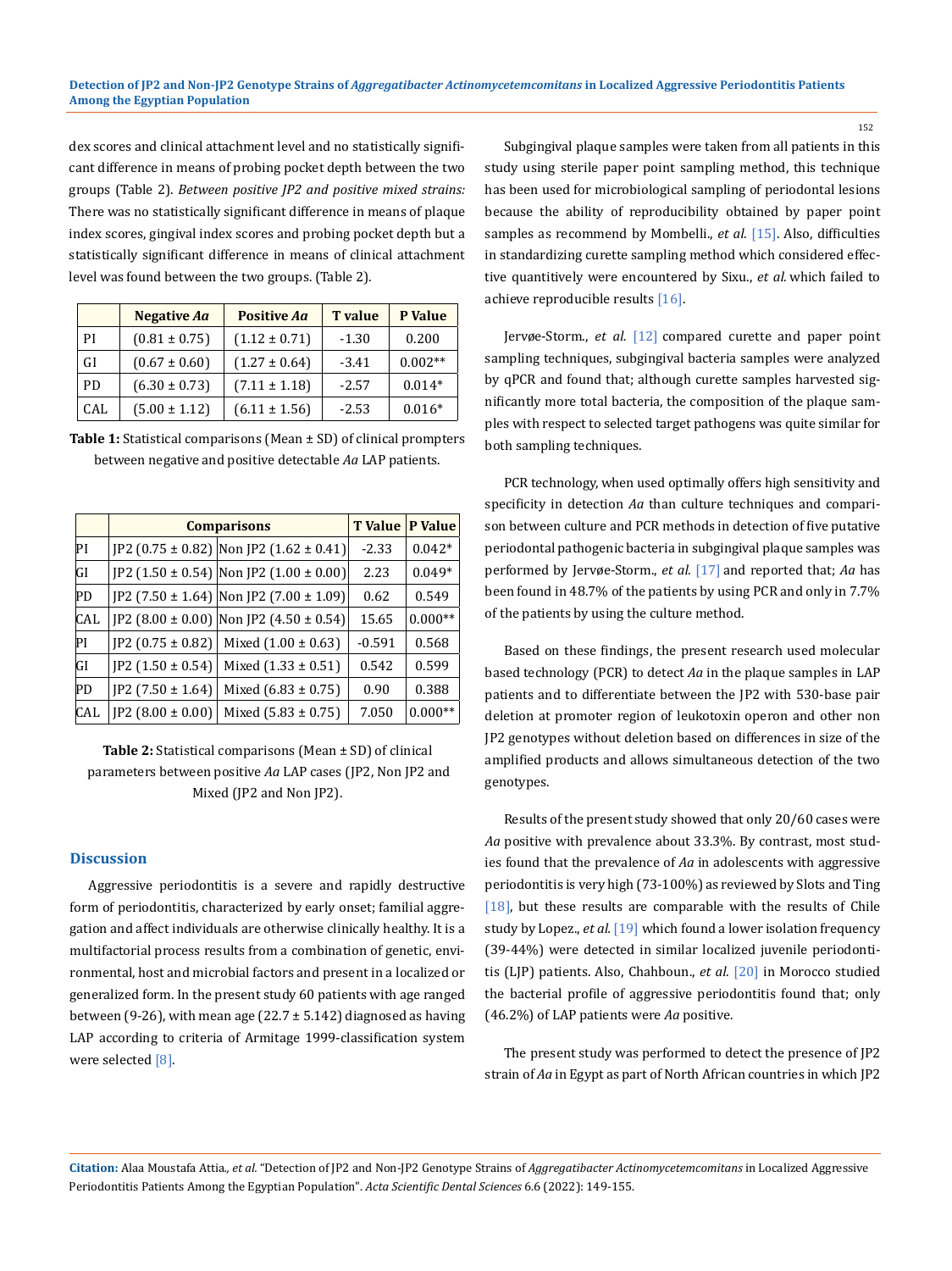clone of *Aa* is believed to be endemically present as by Haubek., *et*  al. [21] and hoped to complete picture of the geographic dissemination of the JP2 strain because the entire picture of the dissemination of the JP2 clone, even within the African continent, is still not completely known.

Results of this study found that; the JP2 Strain of *Aa* alone was present in 4/20 (20%) of LAP *Aa*-positive patients and 12/20 patients (60%) were found to harbor mixed (jp2 and non jp2) and in agreement with results of Bandhaya., *et al.* [22] which concluded that; although the majority *Aa* positive patients carry only one clonal type, some positive subjects harbor multiple clones.

The present study found that most of LAP-*Aa* positive patients, about (80%) harbor JP2 (alone or with non JP2) strain and this support the evidence proposed by Haubek., *et al.* [23] which concluded that; JP2 strain may be one of the etiologic factors of LAP and found that clonal types other than JP2 can be isolated from healthy as well as periodontally diseased individuals, whereas the JP2 clone has been isolated primarily from periodontally diseased individuals. Also, Cortelli., *et al.* [24] found that; the probability of having aggressive periodontitis in adolescents infected with (JP2) clone was close to 100%, whereas being colonized with other clonal types was associated with a lower prevalence rate of the disease.

The presence of LAP (40/60) 66.7% patients being -ve *Aa* (JP2 and non JP2) in this study is in contradict with previous results in different studies that for long time considered *Aa* the primary etiologic factor of AgP especially its localized form, and support the recent findings of Haubek and Johansson [25] which found that; the JP2 clone of *Aa* is not the only factor involved in and cannot explain all cases of aggressive periodontitis in the adolescent population and another factors other than microbial such as environmental, genetic and defect in host response also implicated.

The current study found that: in *Aa* positive LAP (JP2, non JP2 and mixed) cases was associated with higher rate of periodontal destruction in the form of a significant increase the clinical parameters (PD and CAL) when compared with negative *Aa* cases*,* at the same time a significant increase in these parameters in the presence of JP2 strain when compared with cases which harbor *Aa* non JP2. These findings in agreement with Haubek., *et al.* [26], which found a higher rate of progression of periodontal disease among JP2 strain positive patients.

The explanation for these results may be related to the fact that the deletion of this 530-bp at promoter region of leukotoxin (LTX) gene operon, which is found in JP2 strain has critical role in faster expression of the leukotoxin (LTX) gene, leading to the production of a larger amount of LTX than in non JP2 strains (termed minimally leukotoxic strain) where this promoter region remains intact and appear to be associated with a lesser severity of periodontal disease [27] but evidence supporting these findings is scanty and inconclusive because *Aa* is not only universally detected in AgP sites and cases, it is also found in healthy individuals and in healthy sites of diseased individuals. Furthermore, a similar prevalence of detection in aggressive and chronic periodontitis cases was found and although highly prevalence of *Aa* in most cases of localized aggressive periodontitis, it is not present in all cases [28].

Recently, Haubek., *et al.* (2021) [29] investigated the prevalence JP2 and Non-JP2 Genotypes of *Aggregatibacter actinomycetemcomitans* in Kenyen population. They concluded that "the prevalence of the JP2 genotype of *A. actinomycetemcomitans* is low, a possible indicator that spreading through human migration from North and West Africa to East Africa is a rare occasion". This finding is considered a supporting to conclusions of the present research work.

### **Conclusion**

The present study concluded that: The identification of *Aa* has a low prevalence of cases excludes the role of *Aa* as a major bacterial risk factor in LAP. JP2 and non-JP2 strain infection at baseline diagnosis can be predictive of potentially periodontal destruction in LAP patients. More investigations are required to clarify the role of JP2 in both severity and outcomes of periodontal management in people of LAP.

#### **Funding**

None.

## **Conflict of Interest**

None declared.

#### **Bibliography**

1. Sharn Pal Sandhu., *et al*[. "Unilateral gingival fibromatosis with](https://pubmed.ncbi.nlm.nih.gov/20407661/)  [localized aggressive periodontitis \(involving first molars\): An](https://pubmed.ncbi.nlm.nih.gov/20407661/)  unusual case report". *[Journal of Indian Society of Periodontol](https://pubmed.ncbi.nlm.nih.gov/20407661/)ogy* [13.2 \(2009\): 109-113.](https://pubmed.ncbi.nlm.nih.gov/20407661/)

**Citation:** Alaa Moustafa Attia*., et al.* "Detection of JP2 and Non-JP2 Genotype Strains of *Aggregatibacter Actinomycetemcomitans* in Localized Aggressive Periodontitis Patients Among the Egyptian Population". *Acta Scientific Dental Sciences* 6.6 (2022): 149-155.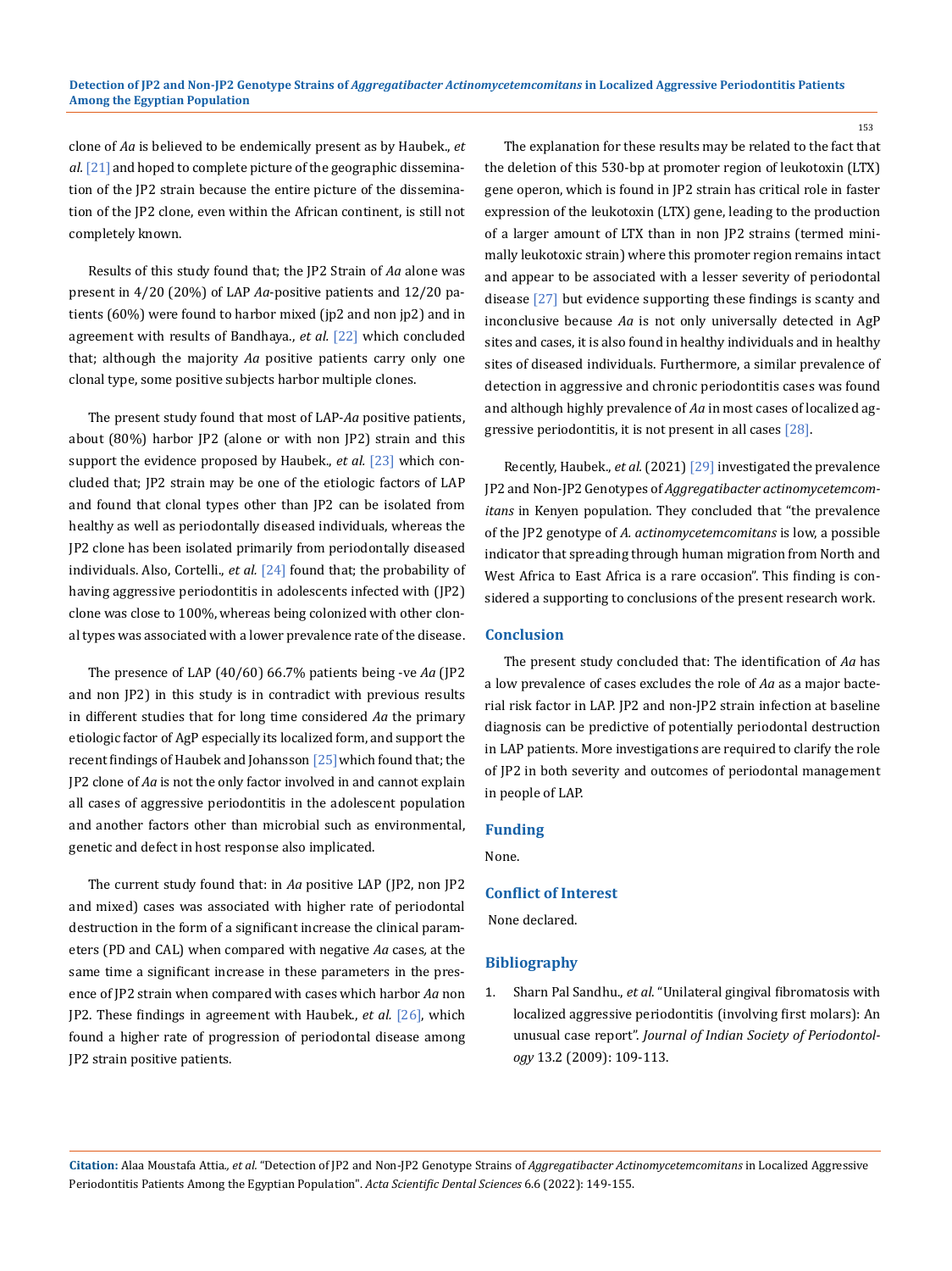#### **Detection of JP2 and Non-JP2 Genotype Strains of** *Aggregatibacter Actinomycetemcomitans* **in Localized Aggressive Periodontitis Patients Among the Egyptian Population**

- 2. Nissen L., *et al*. "*[Lactobacillus salivarius](https://pubmed.ncbi.nlm.nih.gov/24860281/)* down-regulate *Aggre[gatibacter actinomycetemcomitans](https://pubmed.ncbi.nlm.nih.gov/24860281/)* exotoxins expression". *An[nals of Microbiology](https://pubmed.ncbi.nlm.nih.gov/24860281/)* 64.2 (2014): 611-617.
- 3. Balashova, N., *et al*. "*[Aggregatibacter actinomycetemcomitans](https://pubmed.ncbi.nlm.nih.gov/26361372/)* [Leukotoxin Induces Cytosol Acidification in LFA 1 Expressing](https://pubmed.ncbi.nlm.nih.gov/26361372/)  Immune Cells". *[Molecular Oral Microbiology](https://pubmed.ncbi.nlm.nih.gov/26361372/)* 31.1 (2016): 106- [114.](https://pubmed.ncbi.nlm.nih.gov/26361372/)
- 4. Stähli A., *et al*. "JP2 Genotype of *[Aggregatibacter](https://pubmed.ncbi.nlm.nih.gov/32121596/) actinomycetemcomitans* [in Caucasian Patients: A Presentation of Two](https://pubmed.ncbi.nlm.nih.gov/32121596/)  Cases". *Pathogens* [9.3 \(2020\): 178-186.](https://pubmed.ncbi.nlm.nih.gov/32121596/)
- 5. Yoshida A., *et al*[. "Quantitative discrimination of](https://pubmed.ncbi.nlm.nih.gov/23050598/) *Aggregatibacter [actinomycetemcomitans](https://pubmed.ncbi.nlm.nih.gov/23050598/)* highly leukotoxic JP2 clone [from non-JP2 clones in diagnosis of aggressive periodontitis".](https://pubmed.ncbi.nlm.nih.gov/23050598/)  *[BMC Infectious Diseases](https://pubmed.ncbi.nlm.nih.gov/23050598/)* 12.10 (2012): 253-263.
- 6. Johansson A., *et al*. "Genetic Profiling of *[Aggregatibacter ac](https://pubmed.ncbi.nlm.nih.gov/31533208/)tinomycetemcomitans* [Serotype B Isolated from Periodontitis](https://pubmed.ncbi.nlm.nih.gov/31533208/)  [Patients Living in Sweden".](https://pubmed.ncbi.nlm.nih.gov/31533208/) *Pathogens* 8.3 (2019): 153.
- 7. Teughels W., *et al*[. "Guiding periodontal pocket recolonization:](https://pubmed.ncbi.nlm.nih.gov/17959900/)  a proof of concept". *[Journal of Dental Research](https://pubmed.ncbi.nlm.nih.gov/17959900/)* 86.11 (2007): [1078-1082.](https://pubmed.ncbi.nlm.nih.gov/17959900/)
- 8. Armitage G. ["Development of a classification system for peri](https://pubmed.ncbi.nlm.nih.gov/10863370/)[odontal diseases and conditions".](https://pubmed.ncbi.nlm.nih.gov/10863370/) *Annals of Periodontology*  [4.12 \(1999\): 1-6.](https://pubmed.ncbi.nlm.nih.gov/10863370/)
- 9. Silness J and Loïe H. "Periodontal disease in pregnancy II. Cor[relation between oral hygiene and periodontal condition".](https://pubmed.ncbi.nlm.nih.gov/14158464/)  *[Acta Odontologica Scandinavica](https://pubmed.ncbi.nlm.nih.gov/14158464/)* 22.2 (1964): 112-135.
- 10. [Lo¨e H and Silness J. "Periodontal disease in pregnancy I. Prev](https://www.tandfonline.com/doi/abs/10.3109/00016356309011240)alence and severity". *[Acta Odontologica Scandinavica](https://www.tandfonline.com/doi/abs/10.3109/00016356309011240)* 21.12 [\(1963\): 533-551.](https://www.tandfonline.com/doi/abs/10.3109/00016356309011240)
- 11. [Ramfjord S. "The periodontal disease index \(PDI\)".](https://pubmed.ncbi.nlm.nih.gov/5237683/) *Journal of Periodontology* [38.6 \(1967\): 602-610.](https://pubmed.ncbi.nlm.nih.gov/5237683/)
- 12. Jervøe-Storm PM., *et al*[. "Comparison of curette and paper](https://pubmed.ncbi.nlm.nih.gov/17470026/)  [point sampling of subgingival bacteria as analyzed by real](https://pubmed.ncbi.nlm.nih.gov/17470026/)[time polymerase chain reaction".](https://pubmed.ncbi.nlm.nih.gov/17470026/) *Journal of Periodontology* [78.5 \(2007\): 909-917.](https://pubmed.ncbi.nlm.nih.gov/17470026/)
- 13. [Stelzel M and Flores-de-Jacoby L. "Topical metronidazole ap](https://pubmed.ncbi.nlm.nih.gov/8636453/)[plication compared with subgingival scaling. A clinical and](https://pubmed.ncbi.nlm.nih.gov/8636453/)  [microbiological study on recall patients".](https://pubmed.ncbi.nlm.nih.gov/8636453/) *Journal of Clinical [Periodontology](https://pubmed.ncbi.nlm.nih.gov/8636453/)* 23.1 (1996): 24-29.
- 14. Orru G., *et al*[. "Usefulness of real time PCR for the differentia](https://bmcinfectdis.biomedcentral.com/articles/10.1186/1471-2334-6-98)[tion and quantification of 652 and JP2](https://bmcinfectdis.biomedcentral.com/articles/10.1186/1471-2334-6-98) *Actinobacillus actinomycetemcomitans* [genotypes in dental plaque and saliva".](https://bmcinfectdis.biomedcentral.com/articles/10.1186/1471-2334-6-98) *BMC [Infectious Diseases](https://bmcinfectdis.biomedcentral.com/articles/10.1186/1471-2334-6-98)* 6 (2006): 98-108.
- 15. Mombelli A., *et al*[. "The microbiota of osseointegrated im](https://pubmed.ncbi.nlm.nih.gov/7775668/)[plants in patients with a history of periodontal disease".](https://pubmed.ncbi.nlm.nih.gov/7775668/) *Jour[nal of Clinical Periodontology](https://pubmed.ncbi.nlm.nih.gov/7775668/)* 22.2 (1995): 124-130.
- 16. Boutaga K., *et al*[. "Comparison of subgingival bacterial sam](https://pubmed.ncbi.nlm.nih.gov/17199543/)[pling with oral lavage for detection and quantification of peri](https://pubmed.ncbi.nlm.nih.gov/17199543/)[odontal pathogens by real-time polymerase chain reaction".](https://pubmed.ncbi.nlm.nih.gov/17199543/)  *[Journal of Periodontology](https://pubmed.ncbi.nlm.nih.gov/17199543/)* 78.1 (2007): 79-86.
- 17. Jervøe-Storm PM., *et al*[. "Comparison of culture and real-time](https://pubmed.ncbi.nlm.nih.gov/15966886/)  [PCR for detection and quantification of five putative periodon](https://pubmed.ncbi.nlm.nih.gov/15966886/)[topathogenic bacteria in subgingival plaque samples".](https://pubmed.ncbi.nlm.nih.gov/15966886/) *Journal [of Clinical Periodontology](https://pubmed.ncbi.nlm.nih.gov/15966886/)* 32.7 (2005): 778-783.
- 18. Slots J and Ting M. "*[Actinobacillus actinomycetemcomitans](https://pubmed.ncbi.nlm.nih.gov/10522224/)* and *Porphyromonas gingivalis* [in human periodontal disease: oc](https://pubmed.ncbi.nlm.nih.gov/10522224/)[currence and treatment".](https://pubmed.ncbi.nlm.nih.gov/10522224/) *Periodontology* 20.1 (1999): 82-121.
- 19. Lopez NJ., *et al*. "Occurrence of A*[ctinobacillus actinomycetem](https://pubmed.ncbi.nlm.nih.gov/8849845/)[comitans, Porphyromonas gingivalis](https://pubmed.ncbi.nlm.nih.gov/8849845/)* and *Prevotella intermedia* in juvenile periodontitis". *[Journal of Clinical Periodontology](https://pubmed.ncbi.nlm.nih.gov/8849845/)*  [23.2 \(1996\): 101-105.](https://pubmed.ncbi.nlm.nih.gov/8849845/)
- 20. Chahboun H., *et al*[. "Bacterial profile of aggressive periodonti](https://pubmed.ncbi.nlm.nih.gov/25888404/)[tis in Morocco: a cross sectional study".](https://pubmed.ncbi.nlm.nih.gov/25888404/) *BMC Oral Health* 24.2 [\(2015\): 15-25.](https://pubmed.ncbi.nlm.nih.gov/25888404/)
- 21. Haubek D., *et al*[. "Early onset periodontitis in Morocco is as](https://pubmed.ncbi.nlm.nih.gov/11499517/)[sociated with the highly leucotoxic clone of](https://pubmed.ncbi.nlm.nih.gov/11499517/) *Actinobacillus actinomycetemcomitans"*. *[Journal of Dental Research](https://pubmed.ncbi.nlm.nih.gov/11499517/)* 80.6 (2001): [1580-1583.](https://pubmed.ncbi.nlm.nih.gov/11499517/)
- 22. Bandhaya P., *et al*. "*[Aggregatibacter actinomycetemcomitans](https://pubmed.ncbi.nlm.nih.gov/22471788/)* [serotypes, the JP2 clone and cytolethal distending toxin genes](https://pubmed.ncbi.nlm.nih.gov/22471788/)  in a Thai population". *[Journal of Clinical Periodontology](https://pubmed.ncbi.nlm.nih.gov/22471788/)* 39.6 [\(2012\): 519-525.](https://pubmed.ncbi.nlm.nih.gov/22471788/)
- 23. [Haubek D. "The highly leukotoxic JP2 clone of](https://pubmed.ncbi.nlm.nih.gov/21214629/) *Aggregatibacter actinomycetemcomitans:* [evolutionary aspects, epidemiology](https://pubmed.ncbi.nlm.nih.gov/21214629/)  [and etiological role in aggressive periodontitis".](https://pubmed.ncbi.nlm.nih.gov/21214629/) *APMIS. Supplement* [130.9 \(2010\): 1-53.](https://pubmed.ncbi.nlm.nih.gov/21214629/)
- 24. Cortelli JR., *et al*[. "Prevalence of periodontal pathogens in Bra](https://pubmed.ncbi.nlm.nih.gov/15998269/)[zilians with aggressive or chronic periodontitis".](https://pubmed.ncbi.nlm.nih.gov/15998269/) *Journal of [Clinical Periodontology](https://pubmed.ncbi.nlm.nih.gov/15998269/)* 32.8 (2005): 860-866.

**Citation:** Alaa Moustafa Attia*., et al.* "Detection of JP2 and Non-JP2 Genotype Strains of *Aggregatibacter Actinomycetemcomitans* in Localized Aggressive Periodontitis Patients Among the Egyptian Population". *Acta Scientific Dental Sciences* 6.6 (2022): 149-155.